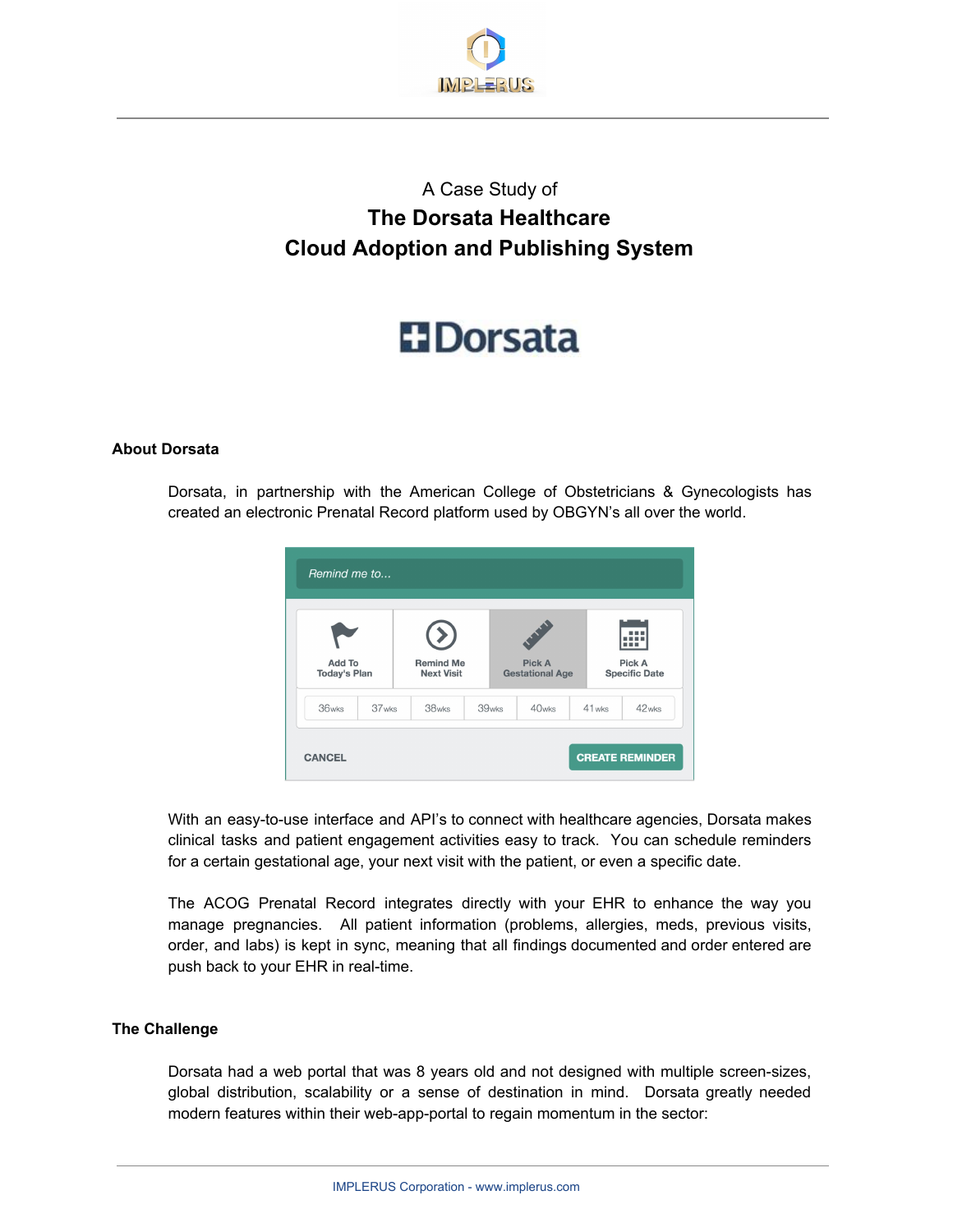Portal Improvements Needed:

- Responsive-design for cross-platform compatibility
- Client-side html5/CSS3 hardware-acceleration
- Search-engine optimization
- Global CDN deployment
- WAF security measures
- **High Availability**
- A 'Mobile-first' architecture
- Retina-display-renditions (higher resolution imagery)
- Sticky headers (persistent navigation)
- Integrated medical blogs
- Geo-targeting and localization
- Remote Auto-backups
- Modern back-end to allow the Dorsata staff to make changes to text and layouts.

Lastly, the user-interface needed a complete overhaul to provide more intuitive "calls to action".

### **The Solution**

After researching different Cloud companies, and listening to valued opinions of IMPLERUS Cloud Solution Architects, Dorsata quickly settled into using AWS as their Cloud Computing Service Provider.

IMPLERUS ramped their solutions quickly using:

- 1. Wordpress on a Multi-AZ Autoscaling Amazon EC2 instances behind an Application Load Balancer to provide the logic to dynamically render the site.
- 2. "Elementor Pro" within Wordpress to provide a drag-and-drop editing tool for Dorsata page layout and text-modifications.
- 3. Amazon CloudFront to provide global CDN distribution, decrease latency and HTTPS security using AWS Certificate Manager.
- 4. AWS WAF to protect Dorsata from SQL-injection, Cross-scripting attacks, and other security measures.
- 5. Multi-AZ Amazon Aurora MySQL for database storage and rapid customer data retrieval.
- 6. Route 53 to point DNS resolution to the Amazon CloudFront CDN.
- 7. Wordpress responsive-design logic and custom plugins to handle cross-platform browser compatibilities, sticky headers, SEO optimization, blog integration, remote-backups, localization, and mobile-first breakpoints.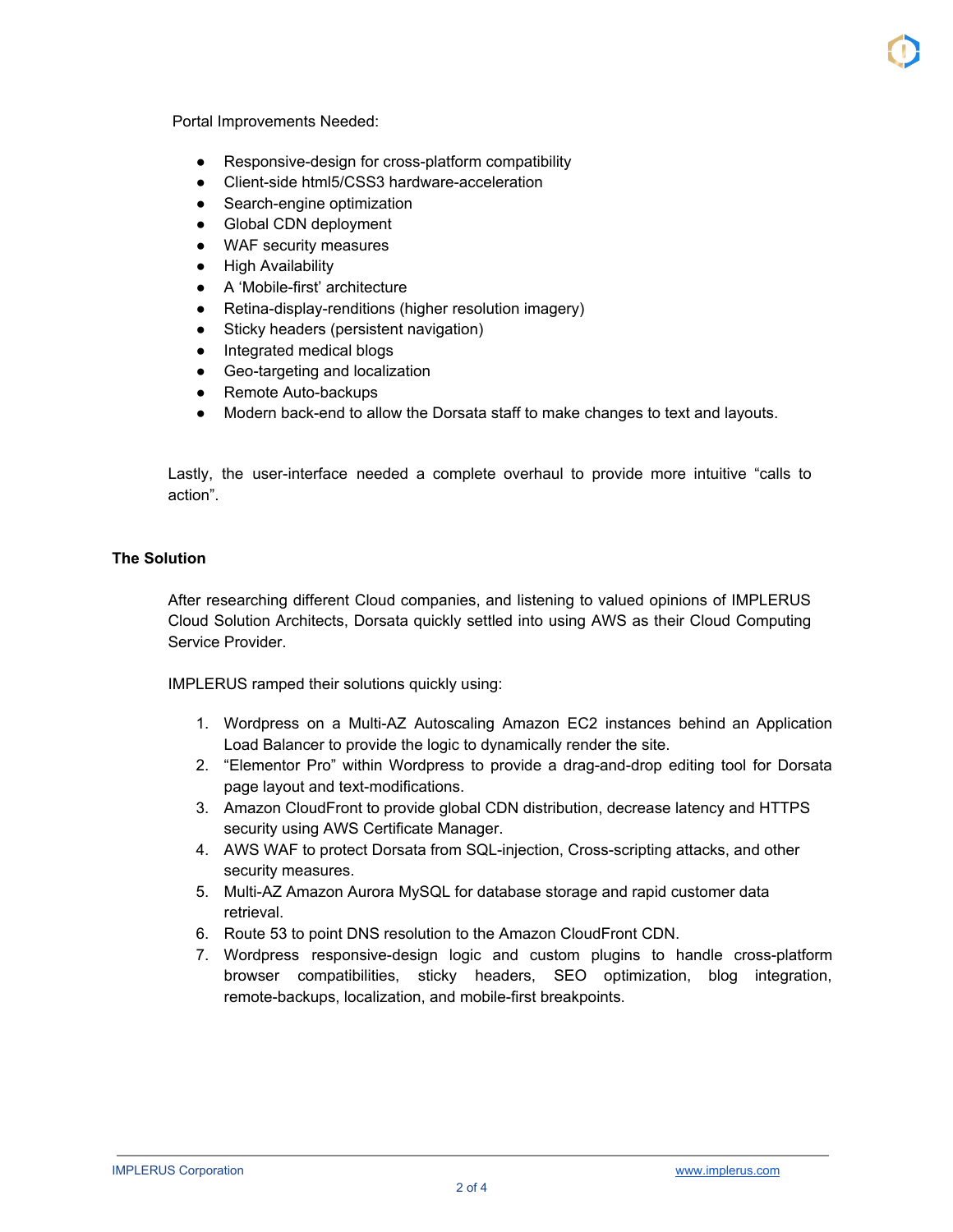



im sociis natoque penatibus et ma montes, nascetur ridiculus mus.<br>Tristique Tortor Arnet Mollis Aenean<br>: Nibh Fermentum Magna Tortor Malesua<br>: Euismod Ullamcorper Elit Magna Tortor LEARN MORE